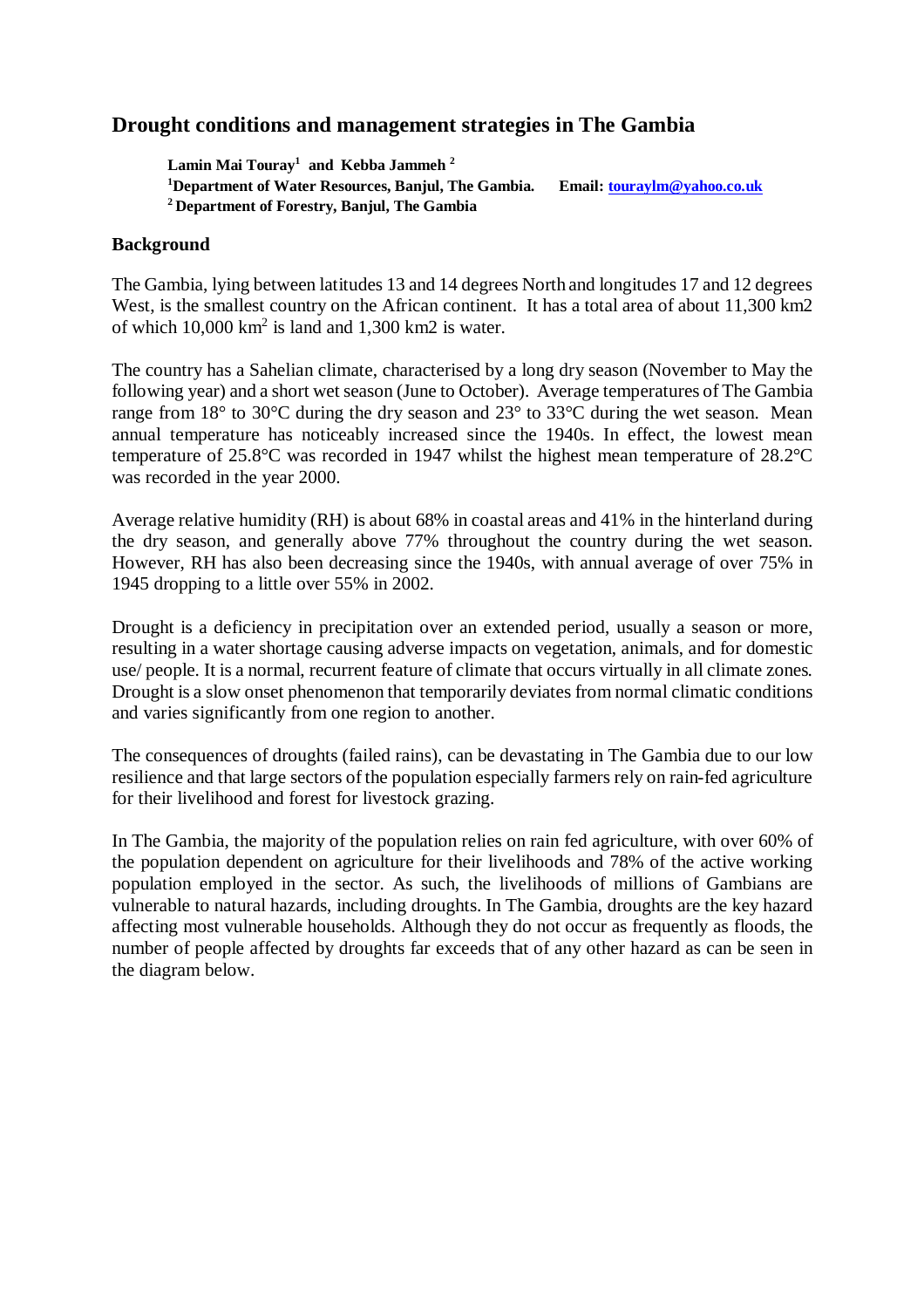

Droughts significantly threaten the livelihoods of Gambia's most vulnerable population, as there is only one rainy season, June – October, there is little chance for recovery if the rainy season is poor. For example, following the 2011 harvest failure, the post-harvest assessment found that farmers' food stocks from their own production could only cover 3-4 months after the harvest compared with the usual 6-7months.In these circumstances poor households and communities turn to negative coping strategies such as reducing food intake, selling productive assets (such as livestock) at low prices, and using seeds for household consumption. To respond to this, the government is required to mobilize funds, either internally or from its partners, this has in the past put a strain on government resources and when reliant on mobilization of international funds, appeals have been largely underfunded.

The Government of the Gambia has prioritized the development of more effective disaster risk management policies, these are evident in the passing of the National Disaster Management Bill and Policy in 2008 which led to the establishment of the National Disaster Governing Council and its secretariat the National Disaster Management Agency that same year. The bill emphasizes the importance of developing effective strategies to address disaster risk management. The National Disaster Management Strategic Action Plan further sets out the priorities for implementing the bill and policy.

# **Drought Monitoring and Early Warning Systems**

In order to mitigate the effects of drought, it is important that farmers are aware of risks that they are exposed to. They can contribute to reduction of losses by choosing less sensitive crops in case the drought is developing already.

**The Gambia's Seasonal Outlook- long-range forecasts**: indicates predicted trends for an upcoming rainy season (July- August - September). In collaboration with WMO, ACMAD, AGRHYMET, CILLS, NOAA, UK MET OFFICE, IRI and METEO FRANCE a consensus seasonal prediction is issued for West Africa particularly, the western and central Sahel region. This is obtained from the Regional Climate outlook forum by using regionalization products such as Rainfall, Sea Surface Temperatures, Pressure and Wind. Assessments of decades up to a century of Atmospheric – Oceanic observations are use. In this regard, Statistical packages aid to provide Averages and Trends; hence, enables experts to determine the Departures from Normal of some vital elements. A West African Map is then produced which is color-coded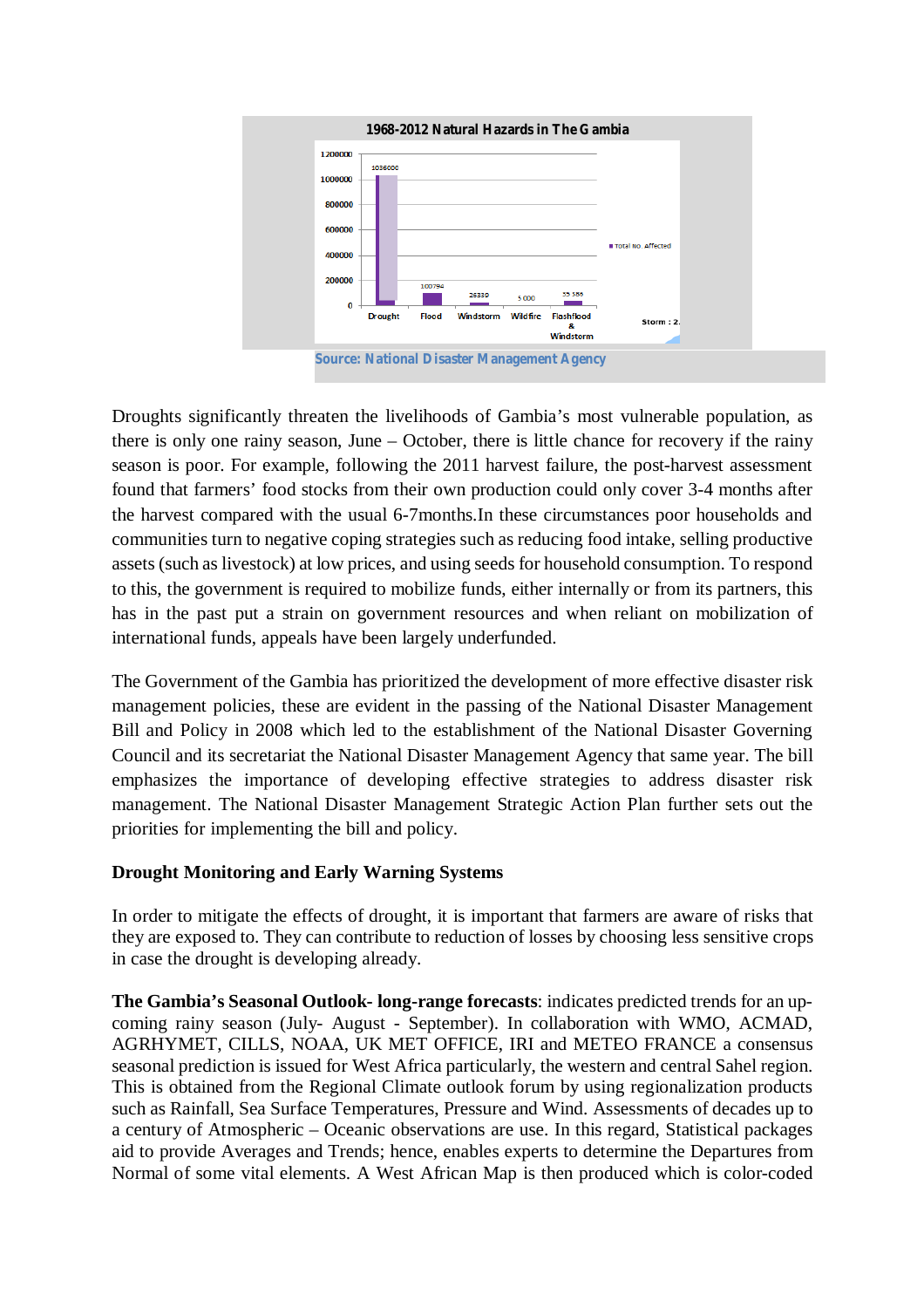for four categories of rainfall amount/ intensity i.e. Areas marked in Blue – indicates Above Normal which is associated with wetness, Green/ Yellow - Normal, Brown/ Red Below Normal category which is associated with Dryness/ Drought, and white indeterminate. This precipitation product is issued and updated monthly.

The DWR issues a general summary of current Meteorological/ Climatological conditions including an extended outlook (Medium-range weather Forecast) every 10 days during the Rainy season  $(1<sup>st</sup> May - 31<sup>st</sup> October)$  each and every year. In collaboration with the Department of Agriculture, the Fisheries Department, Department of Livestock, the National Disaster Management Agency and the National Environment Agency. This dekadal product which is released at the end of every 10 days depicts drought indicators such as cumulative rainfall amounts/ totals for the dekad and season respectively, various meteorological/ climate indices, weather outlooks, field reports (agricultural situation/ indices) etc. In addition, experts from other department, agencies and offices across the country are consulted for their inputs. The result is the consensus assessment presented on the *Early Warning Bulletin for Food Security in The Gambia*.

To complement the above a *Weather Monitor* (Short- range weather Forecast) is issued and updated on a daily bases using Synoptic data, Satellite imagery and other numerous data including Numerical model variables and products.

The precise calculations (using more meteorological stations and data base of agricultural plots with data on soil type and planted crops) are not performed in real time due to lack of data. Such calculations (which can be used also for assessment of damages) are performed postfestum in case in-depth analysis of drought is needed.

### **Vulnerability assessment**:

According to records of past drought impacts, it is generally accepted that agriculture is by far most vulnerable sector. Other possible vulnerabilities (tourism, water resources etc.) were not yet studied since in most cases they mitigate impacts by themselves. This situation might change, mainly in light of climate change and will need future attention. However, at present situation, vulnerability to drought is mainly attributed to farmers.

Agriculture, the second largest sector in the economy, accounts for about 30.0% of the country"s GDP. It employs 44% of the work force, provides an estimated two-thirds of households" income, and dominates exports of domestically produced goods. Therefore damages which do not seem catastrophic in terms of GDP can be devastating for agricultural economy.

When the rain fails, the most devastating and visible impact are manifested on the agricultural sector. Lack or insufficient rainfall results in failed or poor harvest on one hand and poor pasture on the other leading to loss of livestock or leaving farmers with emaciated animals that they are not able to sell. When households cannot produce enough food to sustain them into the next harvest or can't get proceeds from both livestock and crop produce, then they will need food from an external source.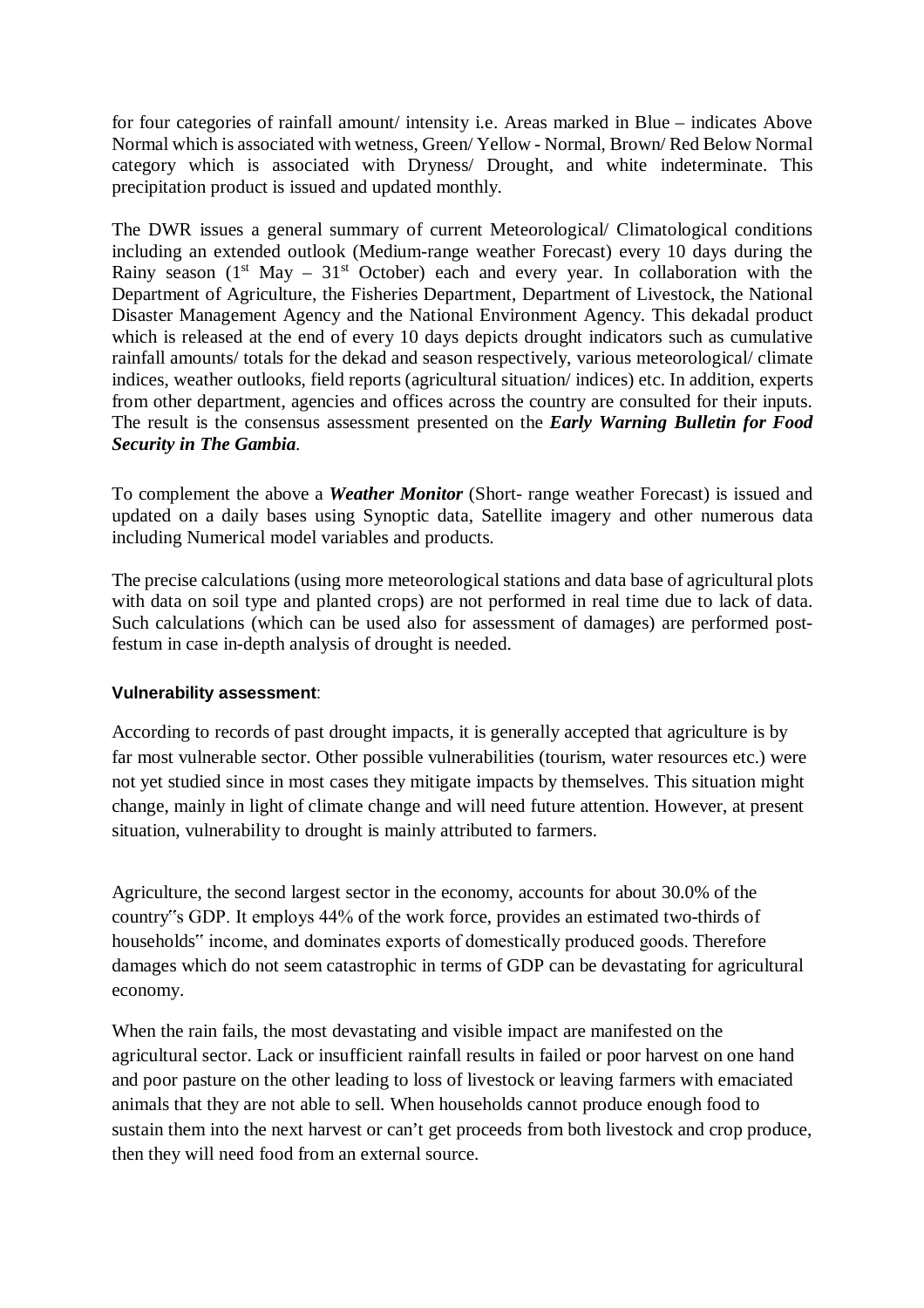# **Emergency relief and drought response**

In 2011, late, erratic and unevenly distributed rainfall resulted in a significant decline in the agricultural production in The Gambia. A joint post-harvest assessment led by the Ministry of Agriculture and WFP, conducted in 2011, estimated that 520,000 people were affected by the drought. Overall the crop production was estimated to have dropped by 62% compared to 2010 and by 50% compared to the five year average. As a result of the poor harvest, the period that subsistence farmers could source food from their own production was reduced from six-seven months to an average three-four months. In the areas worst affected, food availability was below two months. Child malnourishment was up to 11.4% in rural areas, reaching the highest record since 2006. In March 2012, the Government issued a Crop Failure Emergency Declaration.

Out of the thirty-nine districts of The Gambia, twenty-five were affected by crop failure; nineteen were classified as most affected indicating that their incomes are dependent on agricultural activities and that they did not have sufficient income from other sources. Six districts were classified as borderline affected implying that they were indirectly affected by the drought. These districts were characteristically poor urban areas at risk of food insecurity due to high food prices, ongoing recovery from previous shocks and faced with additional economic pressures caused by borrowing and migration from the most-affected rural areas.

# **Food/Cash Distribution**

- $\triangleright$  The following total tonnage of food and cash were distributed to 229,955 beneficiaries from April to December, 2012 - 12,166 MT - D10.6 Million
- $\triangleright$  The total number of beneficiaries reached by October 2012 surpassed the initial target of 206,000 (229,955)
- $\triangleright$  The first round of food distribution by WFP started in Central River Region begun on 16 April 2012 under an Immediate Response Emergency Operation (IR-EMOP). At least 62,500 beneficiaries were targeted.
- $\triangleright$  The Emergency Response (EMOP) targeting all other regions started by the end of May 2012. It targeted to 206,000 beneficiaries in the 19 most affected districts.
- $\triangleright$  Under the food distributions of the EMOP 38,000 children ages 5-59 were also targeted for Blanket Supplementary Feeding (BSF)
- $\triangleright$  The borderline affected population of 75,000 were targeted by the Gambia Red Cross Society, Action aid and other NGOs. Different actors including FAO, provided seed and fertilizer support, cash vouchers or even direct funds/food contribution directly to the Government*.*

### **Nutrition, Water Sanitation and Hygiene**

- $\triangleright$  The Central Emergency Relief Funds (CERF) contributed USD \$135,649 for activities in nutrition and WASH response. In collaboration with the National Nutrition Agency and the MoHSW, UNICEF had procured 600 cartons of Plumpy Nuts and 1051 cartons of BP 100. A total of 399 Plumpy Nut cartons and 335 BP 100 cartons were distributed in all regions reaching a total of 764 children.
- $\triangleright$  UNICEF procured Vitamin A (80,000 doses for children 6 11 months old), 800,000 doses for 12 – 59 months old and 800,000 doses of de-worming tables for 12 – 59 month